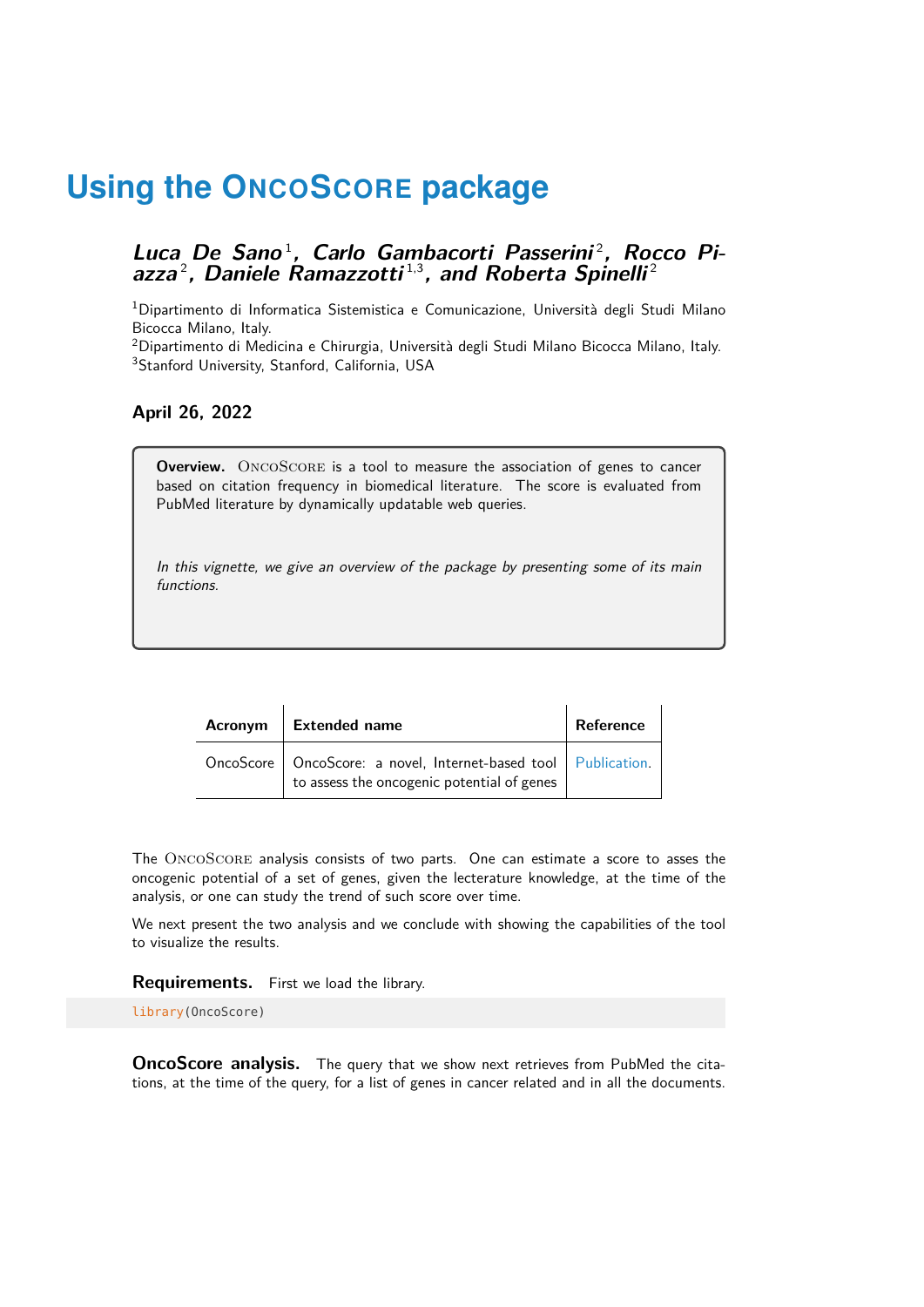```
query = perform.query(c("ASXL1","IDH1","IDH2","SETBP1","TET2"))
### Starting the queries for the selected genes.
### Performing queries for cancer literature
   Number of papers found in PubMed for ASXL1 was: 309
   Number of papers found in PubMed for IDH1 was: 1450
   Number of papers found in PubMed for IDH2 was: 557
   Number of papers found in PubMed for SETBP1 was: 69
   Number of papers found in PubMed for TET2 was: 560
### Performing queries for all the literature
   Number of papers found in PubMed for ASXL1 was: 350
   Number of papers found in PubMed for IDH1 was: 1581
   Number of papers found in PubMed for IDH2 was: 648
   Number of papers found in PubMed for SETBP1 was: 89
   Number of papers found in PubMed for TET2 was: 717
```
OncoScore provides a function to merge gene names if requested by the user. This function is useful when there are aliases in the gene list.

```
combine.query.results(query, c('IDH1', 'IDH2'), 'new_gene')
## CitationsGene CitationsGeneInCancer
## ASXL1 350 309
## SETBP1 89 69
## TET2 717 560
## new_gene 2229 2007
```
OncoScore also provides a function to retireve the names of the genes in a given portion of a chromosome that can be exploited if we are dealing, e.g., with copy number alterations hitting regions rather than specific genes.

```
chr13 = get.genes.from.biomart(chromosome=13,start=54700000,end=72800000)
head(chr13)
```
[1] "LINC00374" "RNA5SP30" "RNU7-87P" "HNF4GP1" "RN7SL375P" "BORA"

Furthermore, one can also automatically perform the OncoScore analysis on chromosomic regions as follows:

result = compute.oncoscore.from.region(10, 100000, 500000)

### Performing query on BioMart ### Performing web query on: RNA5SP297 RNA5SP298 RN7SL754P ZMYND11 DIP2C ### Starting the queries for the selected genes. ### Performing queries for cancer literature Number of papers found in PubMed for RNA5SP297 was: -1 Number of papers found in PubMed for RNA5SP298 was: -1 Number of papers found in PubMed for RN7SL754P was: -1

Number of papers found in PubMed for ZMYND11 was: 27

Number of papers found in PubMed for DIP2C was: 1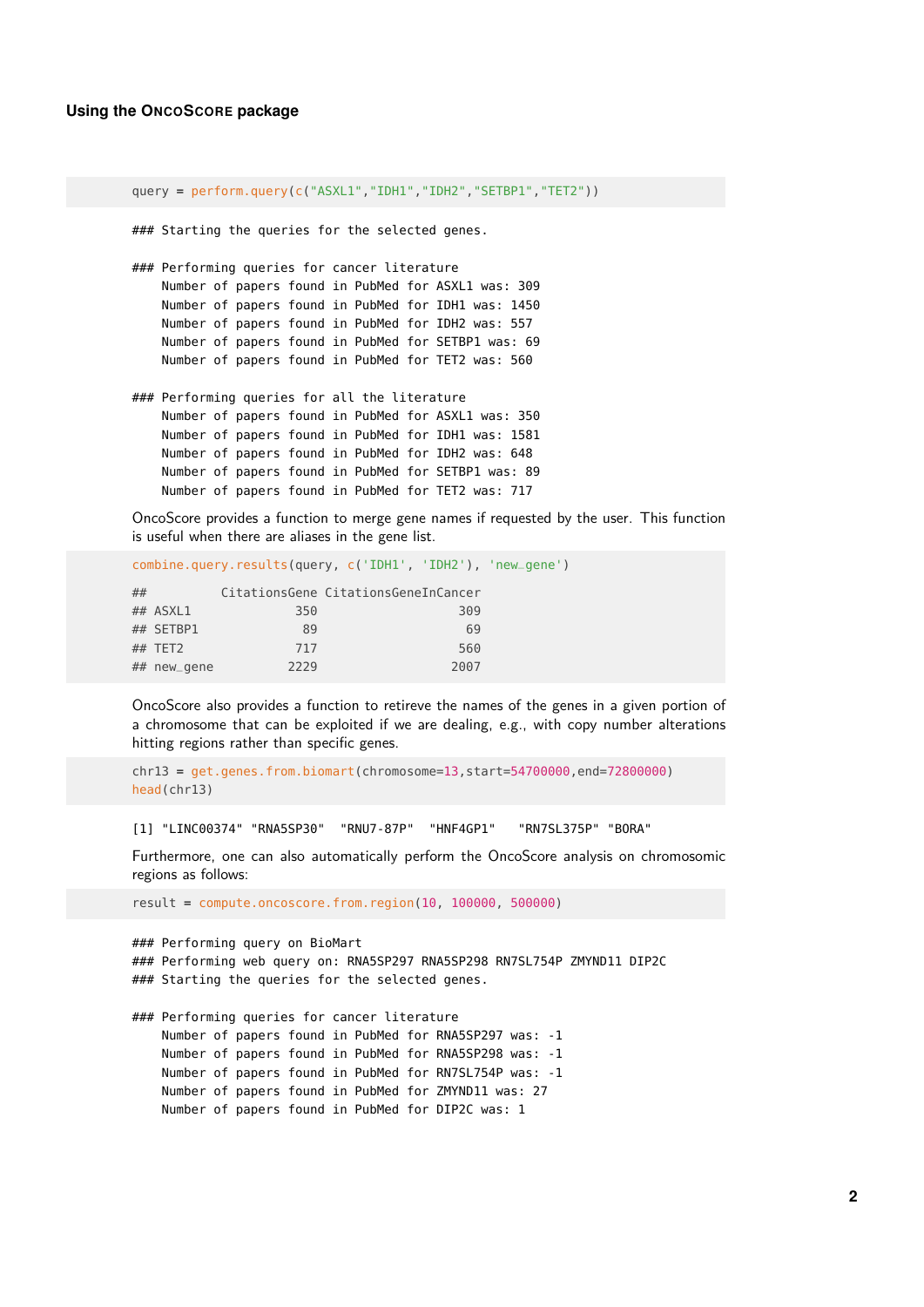```
### Performing queries for all the literature
   Number of papers found in PubMed for RNA5SP297 was: -1
   Number of papers found in PubMed for RNA5SP298 was: -1
   Number of papers found in PubMed for RN7SL754P was: -1
   Number of papers found in PubMed for ZMYND11 was: 45
   Number of papers found in PubMed for DIP2C was: 3
### Processing data
### Computing frequencies scores
### Estimating oncogenes
### Results:
     RNA5SP297 -> 0
     RNA5SP298 -> 0
     RN7SL754P -> 0
     ZMYND11 -> 49.07473
     DIP2C -> 12.30234
```
We now compute a score for each of the genes, to estimate their oncogenic potential.

```
result = compute.oncoscore(query)
## ### Processing data
## ### Computing frequencies scores
## ### Estimating oncogenes
## ### Results:
## ASXL1 -> 77.8392
## IDH1 -> 83.08351
## IDH2 -> 76.75356
## SETBP1 -> 65.556
## TET2 -> 69.86954
```
**OncoScore timeline analysis.** The query that we show next retrieves from PubMed the citations, at specified time points, for a list of genes in cancer related and in all the documents.

```
query.timepoints = perform.query.timeseries(c("ASXL1","IDH1","IDH2","SETBP1","TET2"),
   c("2012/03/01", "2013/03/01", "2014/03/01", "2015/03/01", "2016/03/01"))
```

```
### Starting the queries for the selected genes.
### Quering PubMed for timepoint 2012/03/01
   ### Performing queries for cancer literature
   Number of papers found in PubMed for ASXL1 was: 83
   Number of papers found in PubMed for IDH1 was: 408
   Number of papers found in PubMed for IDH2 was: 172
   Number of papers found in PubMed for SETBP1 was: 5
   Number of papers found in PubMed for TET2 was: 169
   ### Performing queries for all the literature
   Number of papers found in PubMed for ASXL1 was: 91
   Number of papers found in PubMed for IDH1 was: 488
   Number of papers found in PubMed for IDH2 was: 234
   Number of papers found in PubMed for SETBP1 was: 10
   Number of papers found in PubMed for TET2 was: 196
### Quering PubMed for timepoint 2013/03/01
   ### Performing queries for cancer literature
```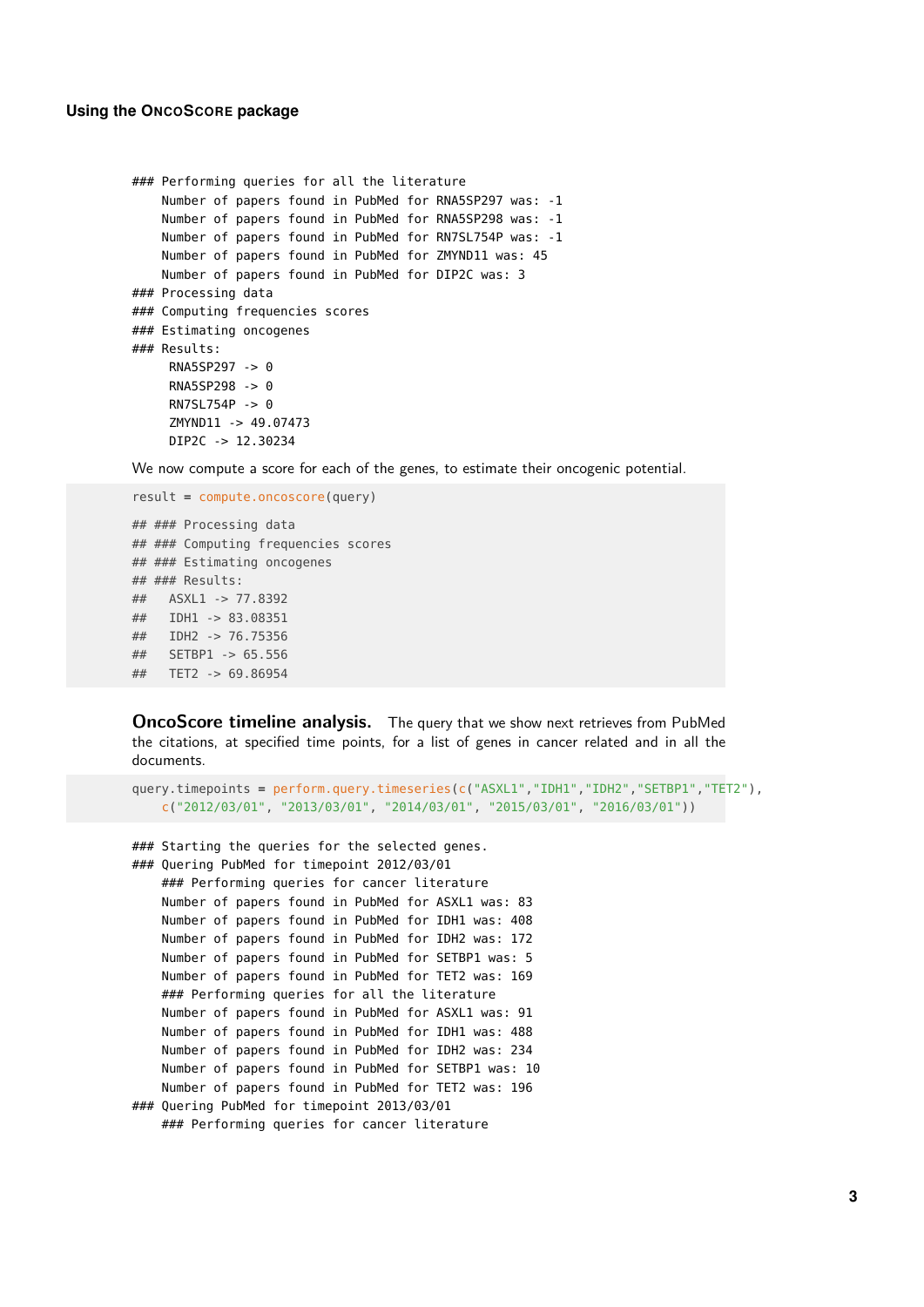```
Number of papers found in PubMed for ASXL1 was: 132
   Number of papers found in PubMed for IDH1 was: 662
   Number of papers found in PubMed for IDH2 was: 267
   Number of papers found in PubMed for SETBP1 was: 11
   Number of papers found in PubMed for TET2 was: 254
   ### Performing queries for all the literature
   Number of papers found in PubMed for ASXL1 was: 149
   Number of papers found in PubMed for IDH1 was: 753
   Number of papers found in PubMed for IDH2 was: 336
   Number of papers found in PubMed for SETBP1 was: 18
   Number of papers found in PubMed for TET2 was: 302
### Quering PubMed for timepoint 2014/03/01
   ### Performing queries for cancer literature
   Number of papers found in PubMed for ASXL1 was: 185
   Number of papers found in PubMed for IDH1 was: 903
   Number of papers found in PubMed for IDH2 was: 364
   Number of papers found in PubMed for SETBP1 was: 29
   Number of papers found in PubMed for TET2 was: 342
   ### Performing queries for all the literature
   Number of papers found in PubMed for ASXL1 was: 208
   Number of papers found in PubMed for IDH1 was: 1002
   Number of papers found in PubMed for IDH2 was: 439
   Number of papers found in PubMed for SETBP1 was: 36
   Number of papers found in PubMed for TET2 was: 430
### Quering PubMed for timepoint 2015/03/01
   ### Performing queries for cancer literature
   Number of papers found in PubMed for ASXL1 was: 250
   Number of papers found in PubMed for IDH1 was: 1188
   Number of papers found in PubMed for IDH2 was: 467
   Number of papers found in PubMed for SETBP1 was: 49
   Number of papers found in PubMed for TET2 was: 452
   ### Performing queries for all the literature
   Number of papers found in PubMed for ASXL1 was: 283
   Number of papers found in PubMed for IDH1 was: 1300
   Number of papers found in PubMed for IDH2 was: 550
   Number of papers found in PubMed for SETBP1 was: 64
   Number of papers found in PubMed for TET2 was: 576
### Quering PubMed for timepoint 2016/03/01
   ### Performing queries for cancer literature
   Number of papers found in PubMed for ASXL1 was: 309
   Number of papers found in PubMed for IDH1 was: 1446
   Number of papers found in PubMed for IDH2 was: 557
   Number of papers found in PubMed for SETBP1 was: 69
   Number of papers found in PubMed for TET2 was: 558
   ### Performing queries for all the literature
   Number of papers found in PubMed for ASXL1 was: 350
   Number of papers found in PubMed for IDH1 was: 1576
   Number of papers found in PubMed for IDH2 was: 648
   Number of papers found in PubMed for SETBP1 was: 89
   Number of papers found in PubMed for TET2 was: 715
```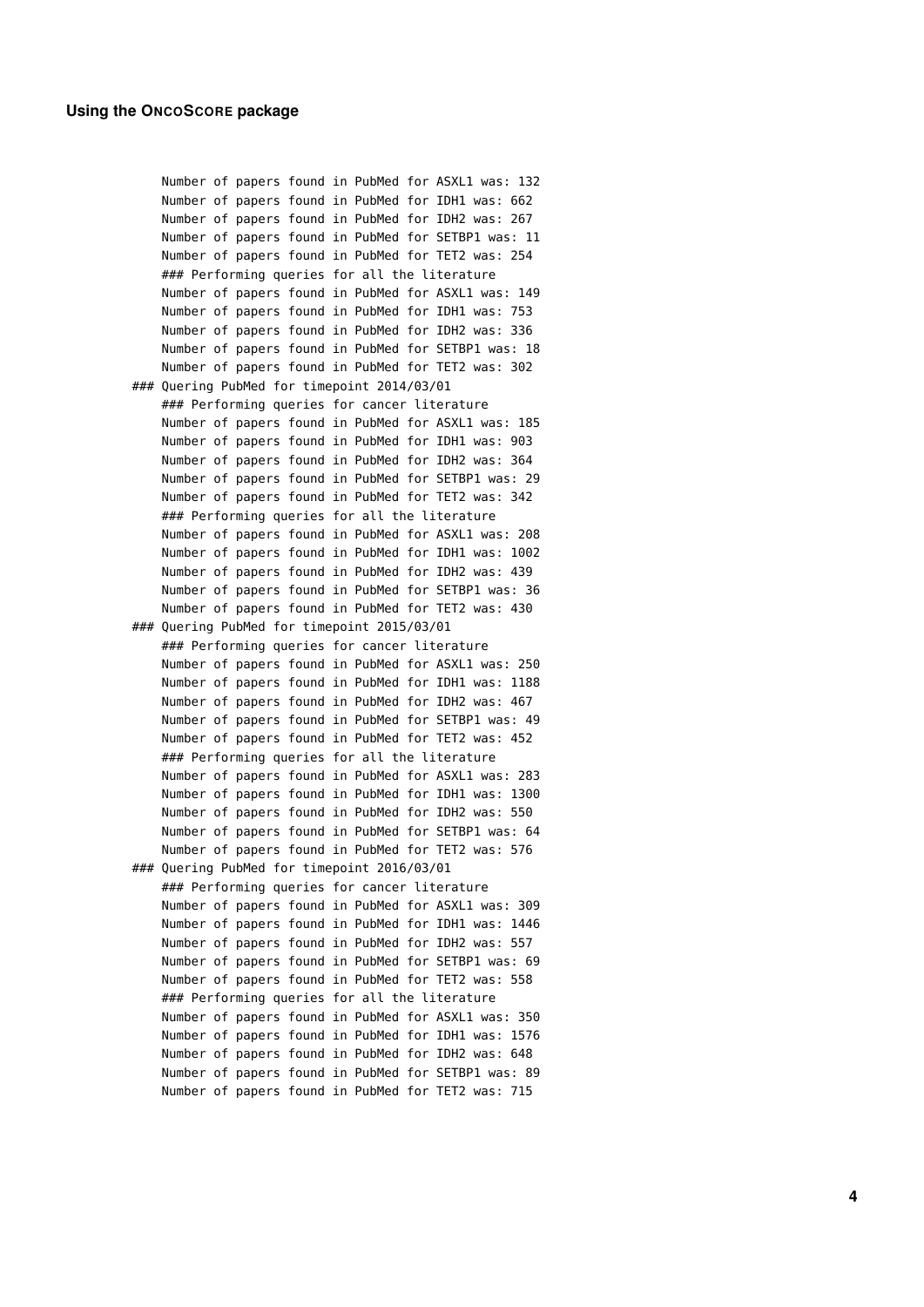We now compute a score for each of the genes, to estimate their oncogenic potential at specified time points.

result.timeseries = compute.oncoscore.timeseries(query.timepoints) ## ### Computing oncoscore for timepoint 2012/03/01 ## ### Processing data ## ### Computing frequencies scores ## ### Estimating oncogenes ## ### Results: ## ASXL1 -> 77.19348 ## IDH1 -> 74.24489 ## IDH2 -> 64.1649 ## SETBP1 -> 34.9485 ## TET2 -> 74.90108 ## ### Computing oncoscore for timepoint 2013/03/01 ## ### Processing data ## ### Computing frequencies scores ## ### Estimating oncogenes ## ### Results: ## ASXL1 -> 76.31902 ## IDH1 -> 78.71551 ## IDH2 -> 69.99559 ## SETBP1 -> 46.4559 ## TET2 -> 73.89695 ## ### Computing oncoscore for timepoint 2014/03/01 ## ### Processing data ## ### Computing frequencies scores ## ### Estimating oncogenes ## ### Results: ## ASXL1 -> 77.39202 ## IDH1 -> 81.07946 ## IDH2 -> 73.46995 ## SETBP1 -> 64.97398 ## TET2 -> 70.44331 ## ### Computing oncoscore for timepoint 2015/03/01 ## ### Processing data ## ### Computing frequencies scores ## ### Estimating oncogenes ## ### Results: ## ASXL1 -> 77.49295 ## IDH1 -> 82.55032 ## IDH2 -> 75.58179 ## SETBP1 -> 63.80208 ## TET2 -> 69.91466 ## ### Computing oncoscore for timepoint 2016/03/01 ## ### Processing data ## ### Computing frequencies scores ## ### Estimating oncogenes ## ### Results: ## ASXL1 -> 77.8392 ## IDH1 -> 83.11346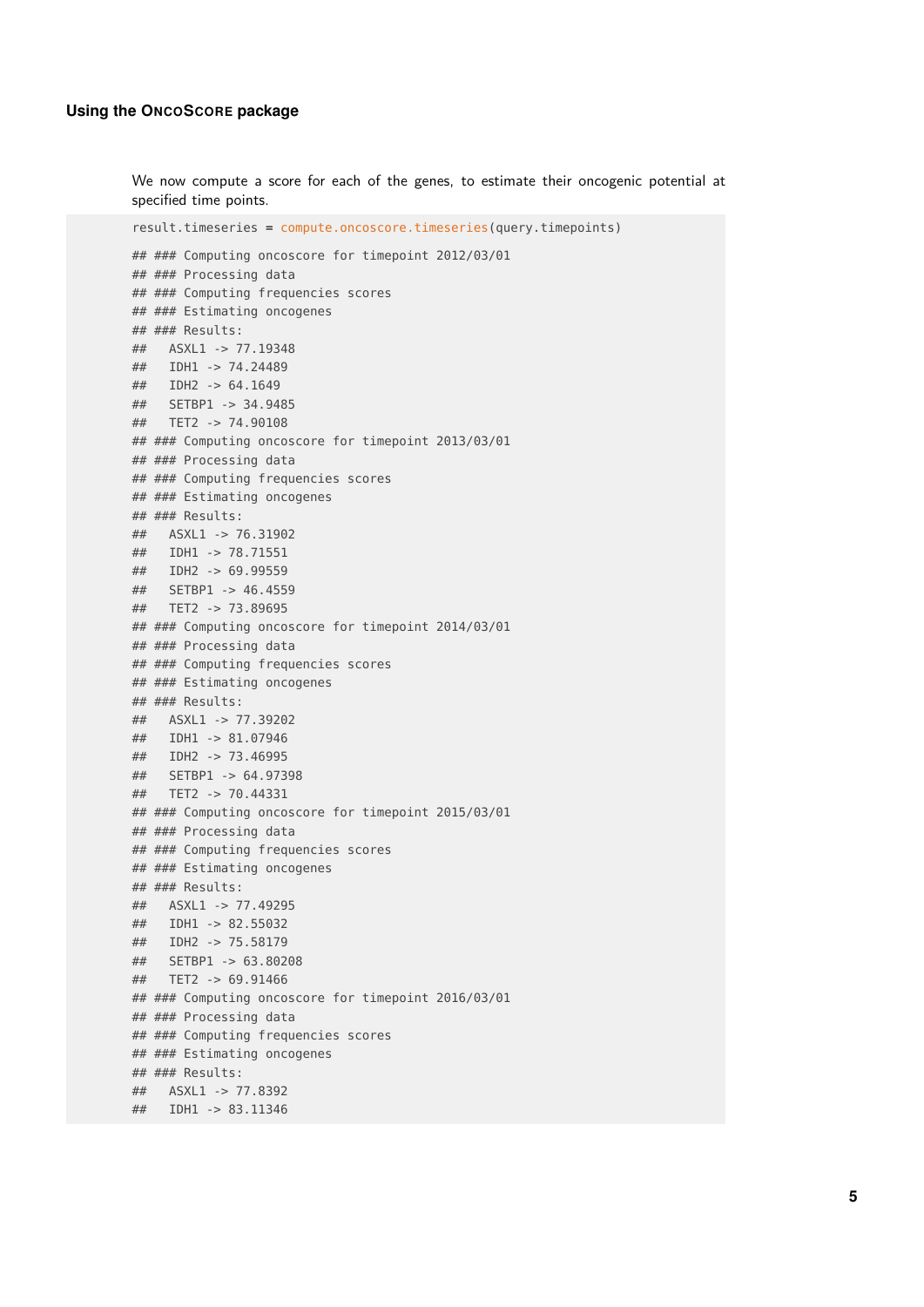## IDH2 -> 76.75356 ## SETBP1 -> 65.556 ## TET2 -> 69.81125

**Visualization of the results.** We next plot the scores measuring the oncogenetic potential of the considered genes as a barplot.

plot.oncoscore(result, col = 'darkblue')



**Figure 1: Oncogenetic potential of the considered genes**

We finally plot the trend of the scores over the considered times as absolute and values and as variations.



plot.oncoscore.timeseries(result.timeseries)

**Figure 2: Absolute values of the oncogenetic potential of the considered genes over times**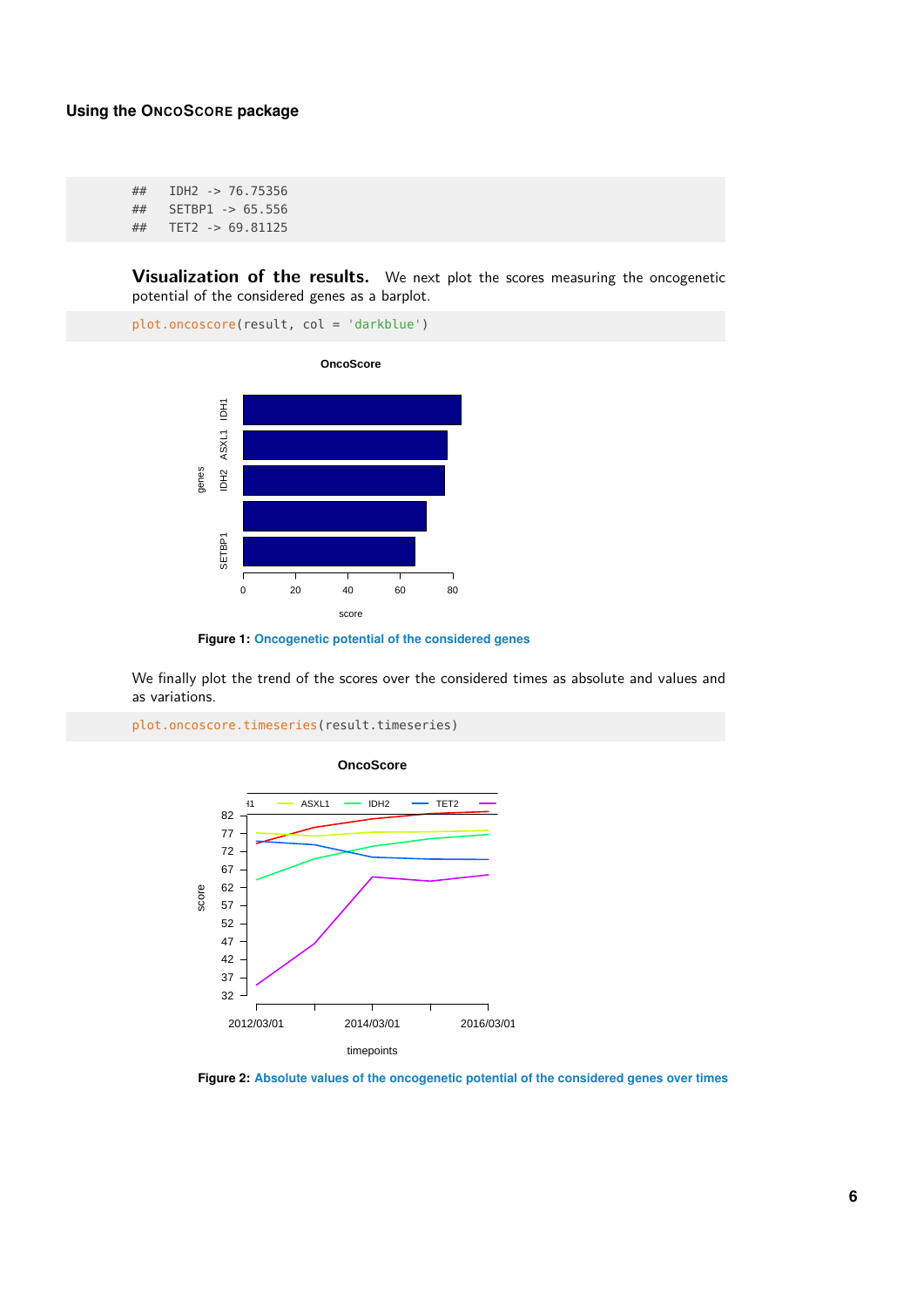#### plot.oncoscore.timeseries(result.timeseries,  $incremental = TRUE,$ ylab='absolute variation')





```
plot.oncoscore.timeseries(result.timeseries,
   incremental = TRUE,relative = TRUE,
   ylab='relative variation')
```
**OncoScore**



**Figure 4: Variations as relative values of the oncogenetic potential of the considered genes over times**

#### **sessionInfo()**

- R version 4.2.0 RC (2022-04-21 r82226), x86\_64-pc-linux-gnu
- Locale: LC\_CTYPE=en\_US.UTF-8, LC\_NUMERIC=C, LC\_TIME=en\_GB, LC\_COLLATE=C, LC\_MONETARY=en\_US.UTF-8, LC\_MESSAGES=en\_US.UTF-8, LC\_PAPER=en\_US.UTF-8, LC\_NAME=C, LC\_ADDRESS=C, LC\_TELEPHONE=C, LC\_MEASUREMENT=en\_US.UTF-8, LC\_IDENTIFICATION=C
- Running under: Ubuntu 20.04.4 LTS